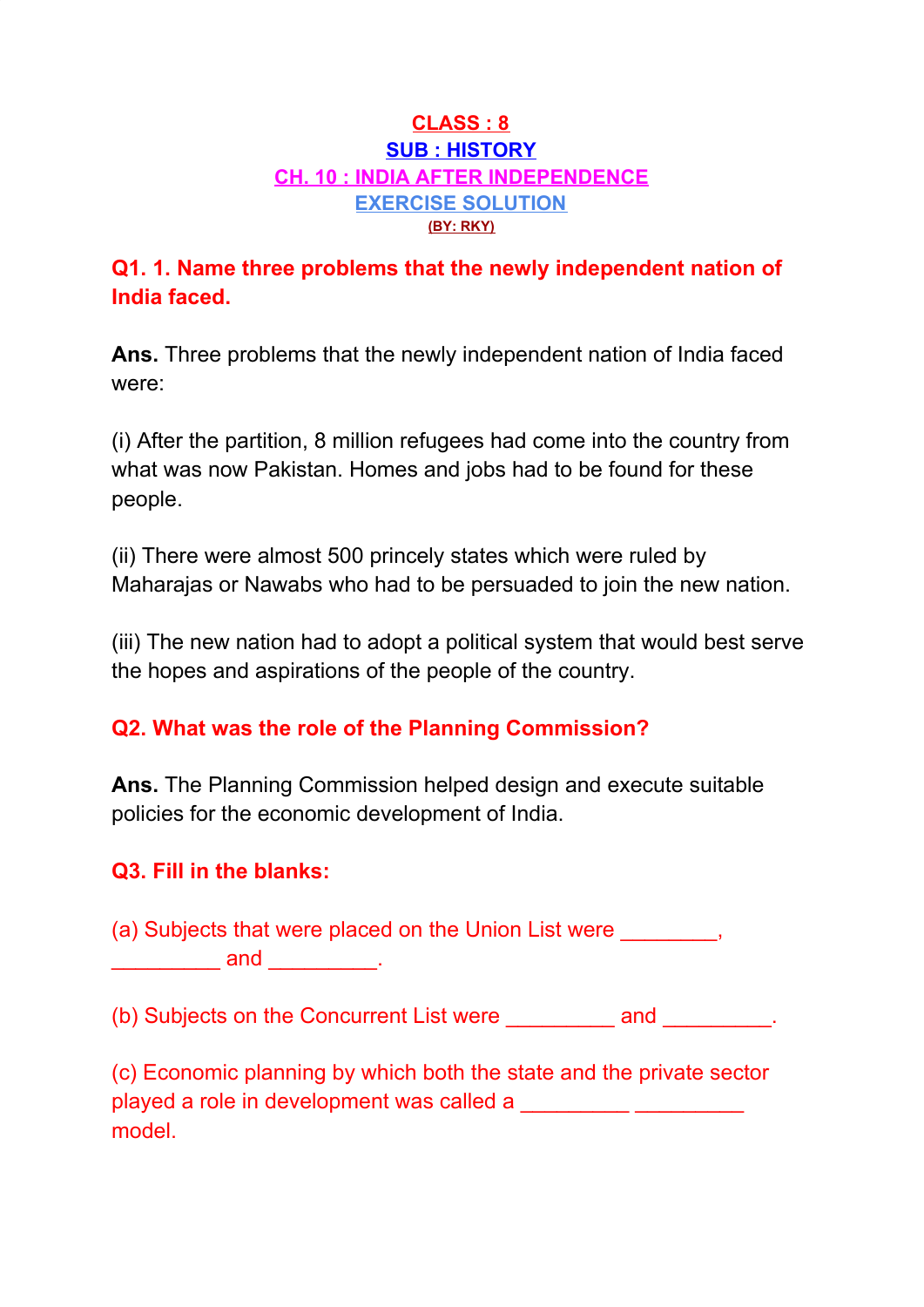(d) The death of \_\_\_\_\_\_\_\_\_ sparked off such violent protests that the government was forced to give in to the demand for the linguistic state of Andhra.

# **Ans.**

- (a) taxes, defense, foreign affairs.
- (b) forest and agriculture.
- (c) mixed economy model.
- (d) Potti Sriramulu

# **Q4. State whether true or false:**

(a) At independence, the majority of Indians lived in villages.

(b) The Constituent Assembly was made up of members of the Congress party.

(c) In the first national election, only men were allowed to vote.

(d) The Second Five Year Plan focused on the development of the heavy industry.

# **Ans.**

- (a) True
- (b) False
- (c) False
- (d) True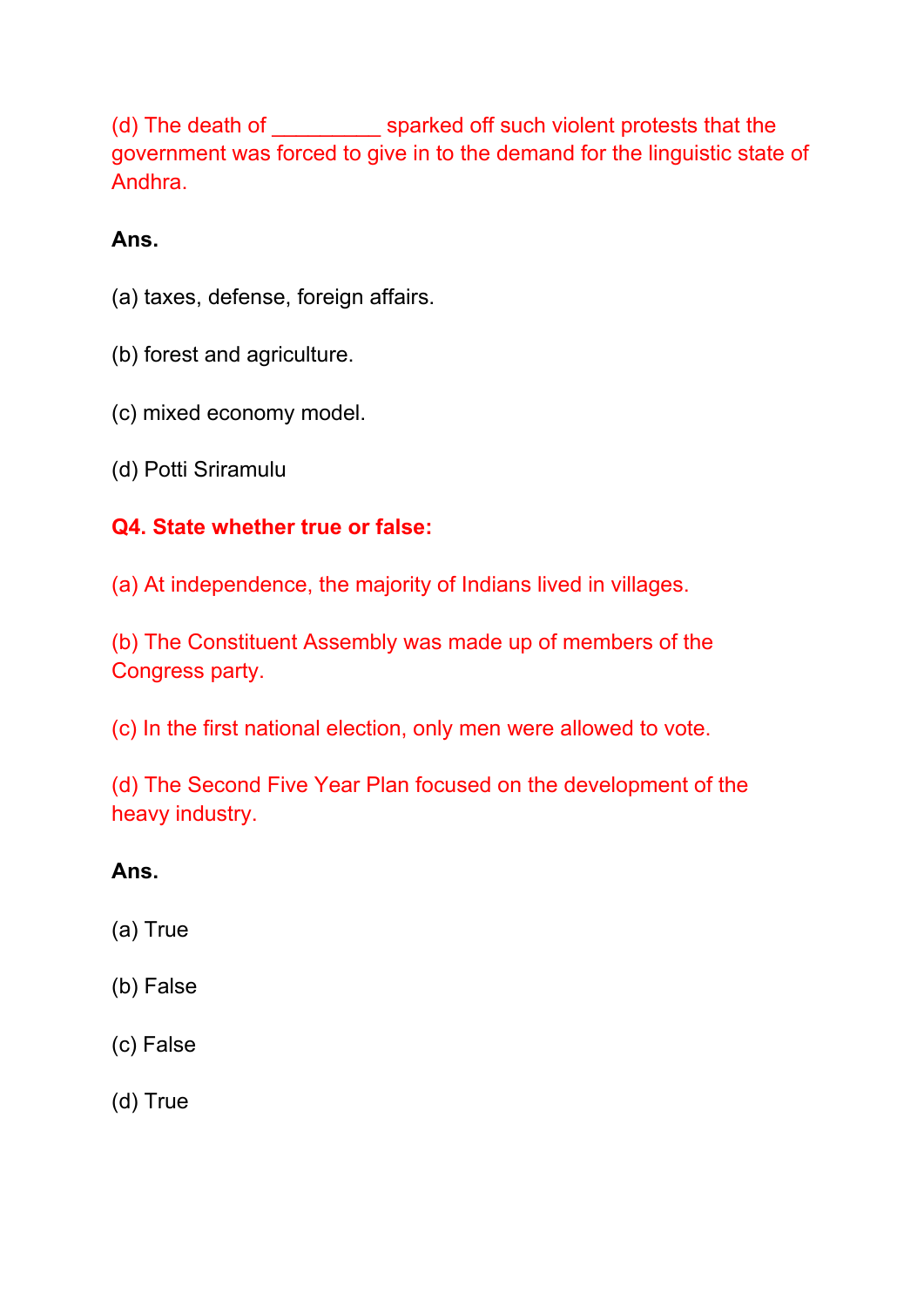### **Q5. What did Dr Ambedkar mean when he said that "In politics, we will have equality, and in social and economic life we will have inequality"?**

**Ans.** Dr Ambedkar pointed out that political democracy had to be accompanied by economic and social democracy. He believed that in politics we would have equality and in social and economic life we would have inequality. Giving the right to vote would not automatically lead to the removal of discrimination between rich and poor or upper-caste or lower-caste. These classes of people could be labelled equal only politically but in reality it could not be possible due to our social and economic structure.

## **Q6. After Independence, why was there a reluctance to divide the country on linguistic lines?**

Ans. Back in the 1920s, the Indian National Congress – the main party of the freedom struggle – had promised that once the country won independence, each major linguistic group would have its own province. However, after independence, it did not take any steps to honour this promise. Actually, India had already been divided on the basis of religion. As a result of the partition of India, more than a million people had been killed in riots between Hindus and Muslims. Due to this, further divisions were not considered to be feasible. Congress leaders believed that any further divisions of the country would only disrupt its unity and progress. On the way to make India a nation, everything which helped the growth of nationalism had to go forward and everything which threw obstacles in its way had to be rejected.

### **Q7. Give one reason why English continued to be used in India after Independence.**

**Ans.** Many members of the Constituent Assembly believed that the English language should leave India with the British rulers. According to them, Hindi should take place of English. However, those who did not speak Hindi were of a different opinion. Speaking in the Assembly, T.T. Krishnamachari conveyed "a warning on behalf of people of the South",